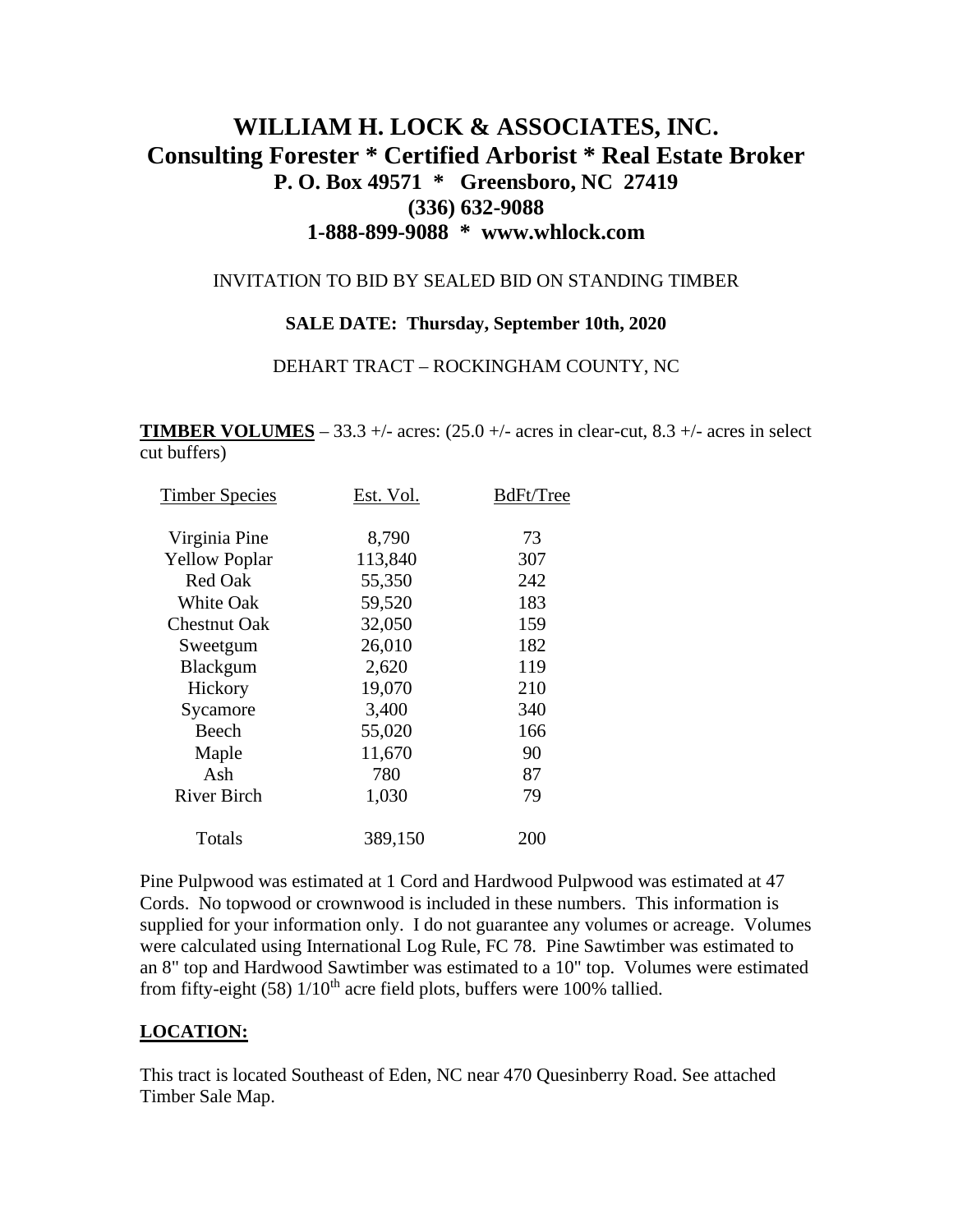Page Two Dehart Tract - Timber Sale Sale Date: Thursday – September 10th, 2020

### **BIDS:**

The Dehart Tract is being sold on a lump sum sealed bid basis. Bids will be accepted by **regular mail** if received by 5:00 pm on Wednesday, September 9th, 2020 **OR** bids will be accepted by **email [\(jcbarnes@whlock.com\)](mailto:jcbarnes@whlock.com), telephone (mobile: 336-706-2088 or office:336-632-9088), fax (336-632-9088), or in-person** at my office until 11:00 am on Thursday, September 10th, 2020. At 11:00 am on Thursday, September 10th, 2020 all bids received will be recorded. The successful bidder will be notified within 24 hours of the bid openings. A 10% deposit may be requested to be delivered to William H. Lock  $\&$ Associates, Inc. within 72 hours of the bid opening. The balance of the sales price is to be delivered at the sale closing. The seller reserves the right to refuse or accept any and all bids. Seller will consider all bids. The seller will be responsible for the timber deed preparation, revenue stamps if recorded, and the forestry consultant fees. The buyer will be responsible for all other closing costs. A \$1,000 performance deposit will be payable at closing and held in a non-interest bearing trust account until satisfactory completion of logging. The performance deposit does not limit the buyer's liability.

### **PLACE OF SALE:**

The timber sale will be held at the office of William H. Lock & Associates, Inc. in Greensboro, NC. The office address is 375 S. Swing Road, Greensboro, NC 27409. Telephone and Fax: 336-632-9088; [Email: jcbarnes@whlock.com](mailto:Email:%20jcbarnes@whlock.com) 

## **CONDITIONS OF SALE**:

1. The Buyer shall have 24 months from the date of the timber deed to cut and remove all merchantable timber within the "Sale Areas". "Creek Buffers" have been marked with Blue Flagging. No blue flagged trees marking the buffer boundaries may be cut. Pine  $> 14$ " DBH and Hardwoods  $> 16$ " DBH may be harvested from within these buffer areas provided all Best Management Practices, Forest Practice Guidelines, and any applicable river basin or watershed regulations are followed. The sale boundaries are marked with pink flagging. No trees marked with pink flagging and no trees beyond the pink flagging are to be harvested.

2. The Buyer shall access the tract from Quesinberry Road or from the existing farm path leading into the open sections of the tract. All access routes will need to be installed and/or maintained according to all North Carolina Best Management Practices, Forest Practice Guidelines, and any applicable river basin or watershed rules. All roadways must remain open and passable by ordinary traffic at all times. The roadways must be left in similar condition at the completion of the harvesting operation as they were at the beginning of the harvesting operation, reasonable wear and tear accepted. Call W.H. Lock and Associates, Inc. if there are questions concerning access routes.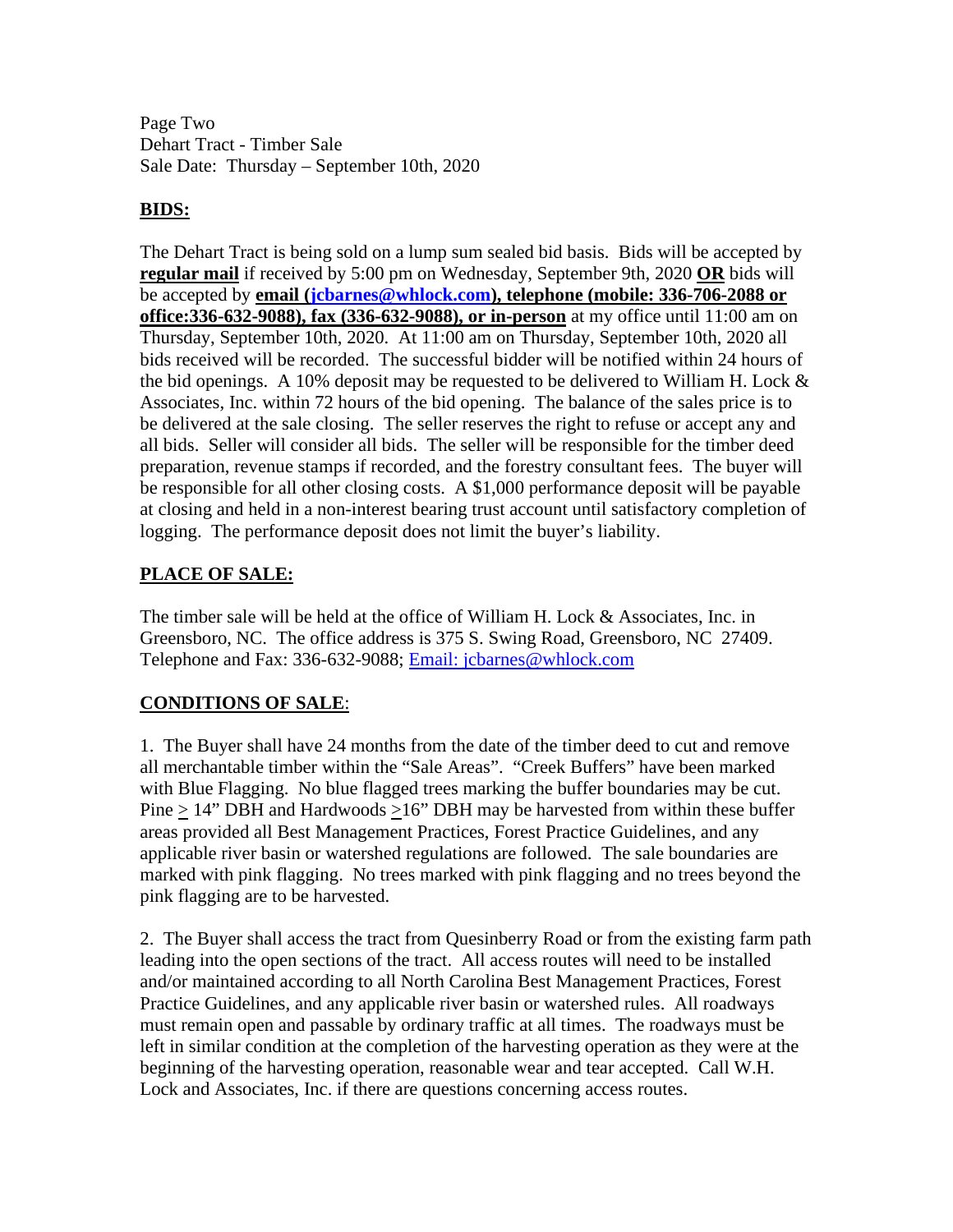Page Three Dehart Tract - Timber Sale Sale Date: Thursday – September 10th, 2020

3. The Buyer is responsible for maintaining a clean site. No equipment parts, trash, tires or other debris created as a result of the harvesting operation shall be left on the property. It shall be the Buyer's responsibility to clean up any hazardous material or chemical waste spills including but not limited to Diesel Fuel, Hydraulic Fluid, Machine Oil, and/or Gasoline upon the subject property if deposited as a result of the harvesting operation. Responsibility will include any required remediation including but not limited to the removal of contaminated soils.

4. Harvesting operations must not interfere with any farming operations and farming operations must not interfere with any harvesting operations. Decking, loading or hauling will not be permitted in any existing open fields or pastures immediately adjacent to the timber unless approved by William H. Lock & Associates, Inc. If approved, open areas must be free of logging debris, smoothed when completed, and re-seeded if necessary.

5. The Buyer is responsible for following all Federal, State, and local regulations regarding timber harvesting activities. If required, Buyer is responsible for obtaining any necessary permits or licenses required for timber harvesting. All logging operations must conform to North Carolina Best Management Practices, Forest Practices Guidelines, and any applicable river basin or watershed rules. In the event that a non-compliance situation is identified on the tract as a result of the harvesting operation, William H. Lock & Associates, Inc. will have the express right to suspend the harvesting operation until the situation is brought into compliance. No trees or other logging debris shall be left in or across the property boundary, sale cutting lines or access roads and paths.

6. All necessary sale harvest boundaries have been marked with orange flagging. Landowner guarantees the orange flagged sale boundaries. No flagged trees denoting the sale boundary shall be cut and no trees outside the boundary lines shall be cut. If trees marking the sale boundary are cut, North Carolina timber trespass laws may apply. No trees shall be cut to fall on a neighboring landowner's property or where potential damage may occur. If existing property corners are damaged or removed as a result of the harvesting operation, Buyer agrees to replace the markers at the correct surveyed location at their own expense.

7. Buyer agrees to notify William H. Lock & Associates, Inc., P. O. Box 49571, Greensboro, NC 27419 at least 3 days in advance of the beginning of the harvesting operation and at least 3 days in advance of the completion of the harvesting operation. The buyer and/or logger must complete a pre-harvest inspection with William H. Lock & Associates prior to beginning any logging activity.